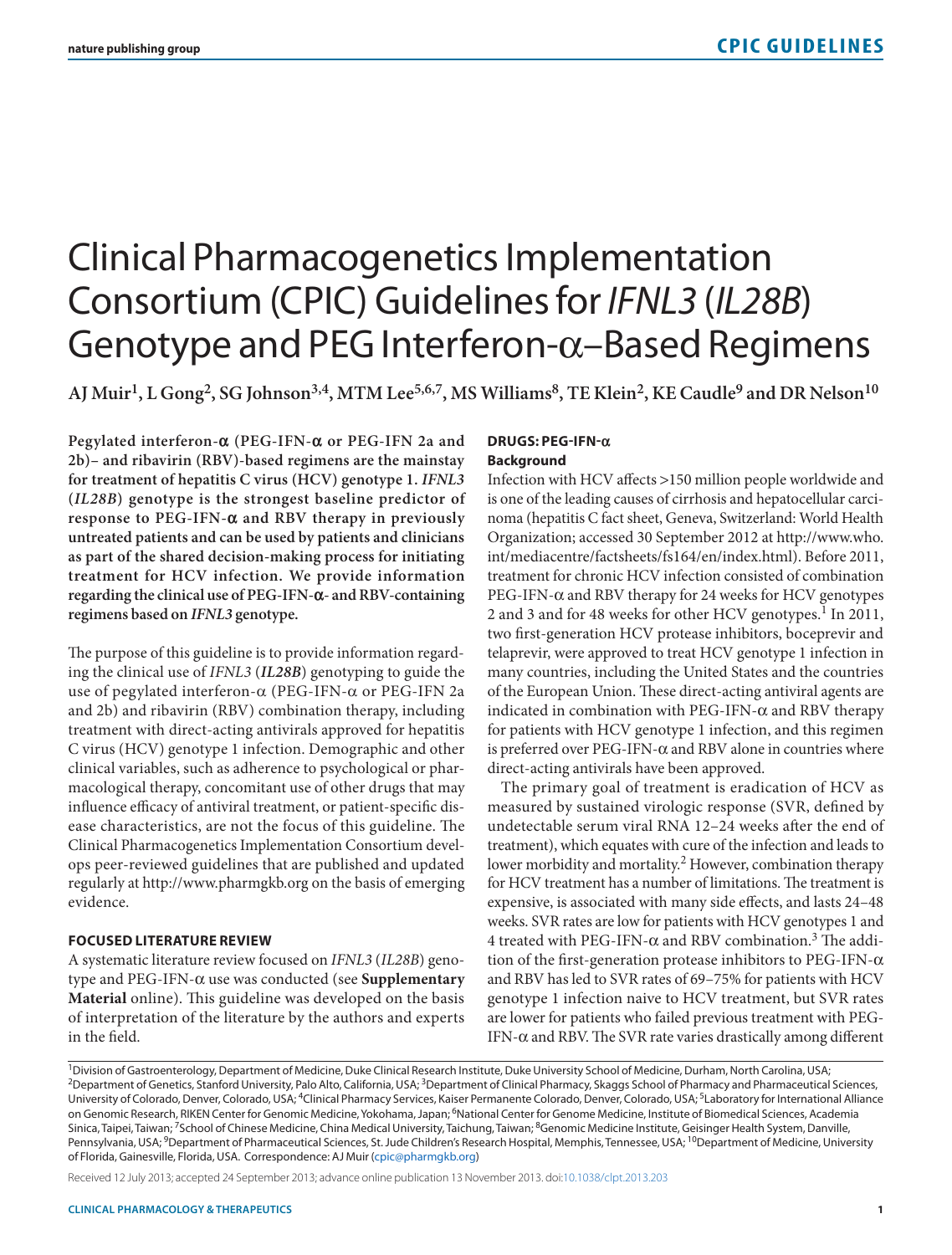races and ethnicities, with patients of African ancestry having much lower response rates as compared with Caucasians and Asians, supporting genetic predisposition to response.4,5 Both host and viral factors have been previously reported to be associated with SVR. Predictors of SVR include HCV genotypes 2 and 3, lower baseline serum HCV RNA level, younger age, female sex, lower hepatic fibrosis stage, lack of insulin resistance, and lower body mass index.<sup>3</sup>

## **GENE:** *IFNL3*

## **Background**

*IFNL3*, also known as *IL28B*, encodes interferon-λ 3 (IFN-λ 3), a member of the type 3 IFN-λ family with antiviral, antiproliferative, and immune-modulatory activities.<sup>6</sup> IFN- $\lambda$ s can be induced by viruses and inhibit HCV replication *in vitro*. 6 Similar to type 1 interferons (IFN-αs), IFN-λs signal through the common janus kinase–signal transducer and activator of transcription and mitogen-activated protein kinase pathways and induce IFN-stimulated gene expression.<sup>6</sup> However, IFN-λs engage a unique heterodimeric receptor complex, which is composed of the IL-10R2 (*IL10RB* gene) and IFN-λR1 (*IL28RA* gene) receptor chains,<sup>6</sup> and are highly expressed only in hepatocytes and epithelial cells, distinct from the ubiquitously expressed IFN- $\alpha$ receptor.

*IFNL3* variation is the strongest established pretreatment predictor of treatment response for previously untreated (naive) patients with HCV genotype 1 (see **Supplementary Table S1** online for additional genes associated with HCV treatment response). Four genome-wide association studies have independently associated *IFNL3* genetic variation with treatmentinduced clearance of HCV following PEG-IFN-α and RBV therapy, $7-10$  which was later validated in candidate gene studies.11–13 These variants are located on chromosome 19, near the *IFNL3* gene. The two most commonly tested single -nucleotide polymorphisms are rs12979860 and rs8099917, which are in close proximity and in strong linkage disequilibrium. Favorable response *IFNL3* genotypes (CC for rs12979860 and TT for rs8099917) are associated with an approximate two-fold increase in SVR for HCV genotype 1 patients. However, rs12979860 has been found to be less reliable for predicting response to PEG-IFN-α and RBV therapy in Japanese patients as compared with rs8099917.<sup>14</sup> The rs12979860 allele frequency varies among different ethnic groups (**Supplementary Tables S2 and S3** online), and largely explains the differences in treatment response rates among East Asians, Caucasians, African Americans, and Hispanics with chronic HCV infection.<sup>10,15</sup> The rs12979860 favorable C allele is most frequently present in East Asians (allele frequency nearly 0.9), followed by Caucasians and Hispanics, and is the least common among individuals of African origin (allele frequencies of 0.63, 0.55, and 0.39, respectively).  $10,16,17$ 

The mechanisms by which *IFNL3* variations affect antiviral response are still poorly understood. Many of the *IFNL3* variants associated with PEG-IFN- $\alpha$  and RBV treatment outcomes are not within the coding region but only in close proximity to the *IFNL3* gene. The effects of this variation on *IFNL3* gene expression or intrahepatic IFN-stimulated gene expression remain controversial, $8,10,18-20$  and the impact on protein stability or receptor-binding potency of these variants has not been reported. Recently, multiple studies demonstrated that the favorable rs12979860 genotype may affect treatment outcomes via improved innate immune response to IFN therapy and more rapid viral kinetics independent of IFN-stimulated gene expression. $2^{1-24}$  This variant is also associated with better early viral kinetics during IFN-free treatment of patients with chronic hepatitis C.<sup>25</sup>

### **Genetic test interpretation**

Laboratory results for *IFNL3* genotype are typically reported as reference single-nucleotide polymorphism identification number (rs) followed by the specific genotype (i.e., rs12979860 CC, CT, or TT) with accompanying interpretation (i.e., favorable genotype vs. unfavorable genotype). The assignment of the likely IFNL3 phenotype, based on diplotypes, is summarized in **[Table 1](#page-1-0)**.

## **Available genetic test options**

See the **Supplementary Material** online and [http://www.](http://www.PharmGKB.org) [PharmGKB.org](http://www.PharmGKB.org) for more information on commercially available clinical testing options.

## **Linking genetic variability to variability in drug-related phenotypes**

There is substantial evidence linking *IFNL3* genotype to phenotypic variability (see **Supplementary Table S4** online). Among patients treated for chronic HCV infection, *IFNL3* genotype is associated with early viral kinetics and improved SVR. As early as week 4 of therapy, patients with the favorable *IFNL3* genotype are more likely to have undetectable HCV RNA.

#### <span id="page-1-0"></span>**Table 1 Assignment of probable IFNL3 phenotypes based on genotypes**

|                                  |                                                                                                                                                            |                                                                    | Genotype   |
|----------------------------------|------------------------------------------------------------------------------------------------------------------------------------------------------------|--------------------------------------------------------------------|------------|
| Observed phenotype               | <b>Description</b>                                                                                                                                         | <b>Genotype definitions</b>                                        | rs12979860 |
| Favorable response<br>genotype   | Increased likelihood of response (higher SVR rate) to PEG-IFN- $\alpha$ and<br>RBV therapy as compared with patients with unfavorable response<br>genotype | An individual carrying two<br>favorable response alleles           | CC         |
| Unfavorable response<br>genotype | Decreased likelihood of response (lower SVR rate) to PEG-IFN- $\alpha$ and<br>RBV therapy as compared with patients with favorable response<br>genotype    | An individual carrying at least<br>one unfavorable response allele | CT or TT   |

PEG-IFN-α, pegylated interferon-α 2a or 2b; RBV, ribavirin; SVR, sustained virologic response.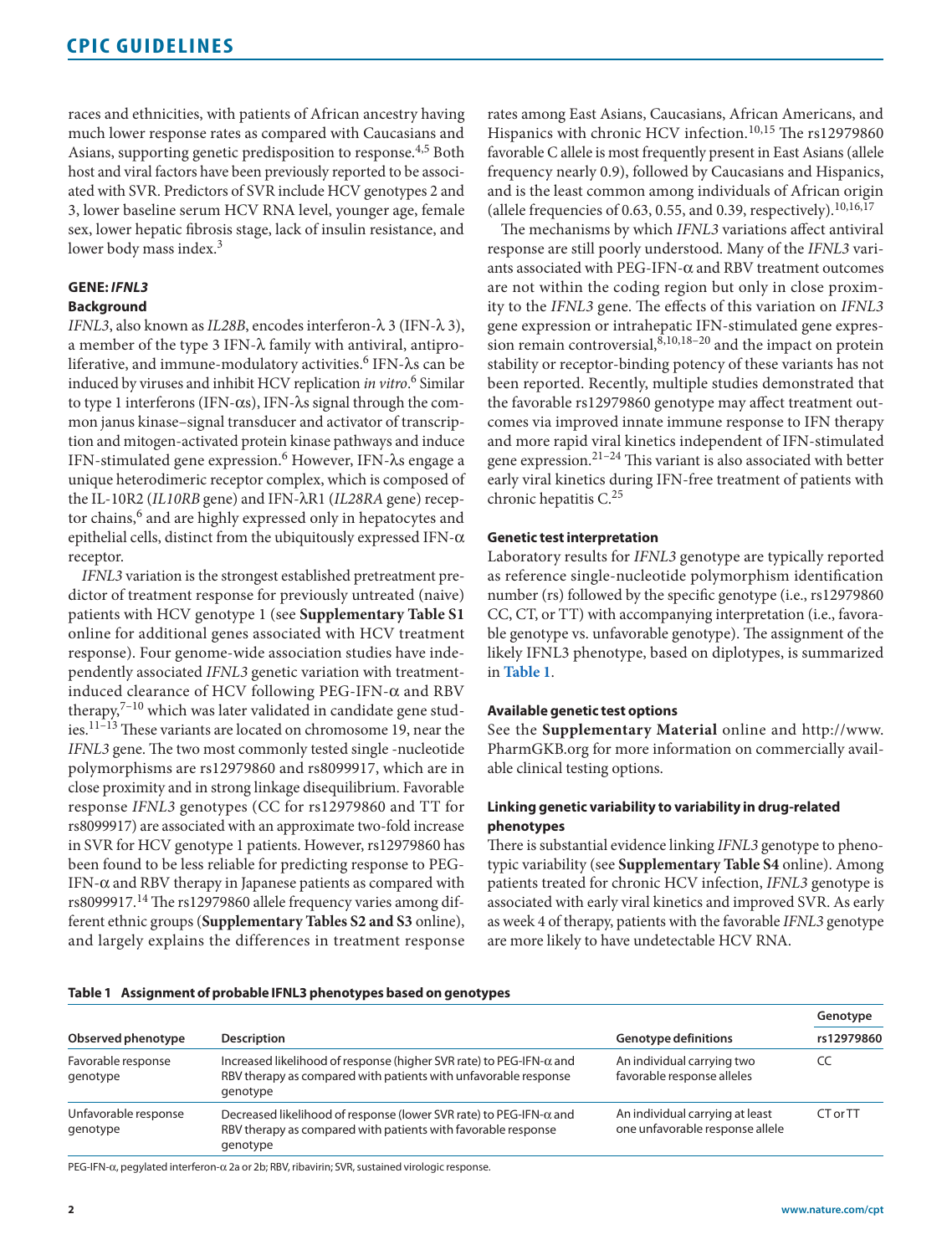Application of a grading system to the evidence linking genotypic to phenotypic variability indicates a high quality of evidence in the majority of cases (**Supplementary Table S4** online). This body of evidence provides the basis for the therapy recommendations in **[Table 2](#page-2-0)**.

#### **Therapeutic recommendations**

**[Table 2](#page-2-0)** summarizes the therapeutic recommendations for PEG-IFN-α and RBV therapy based on *IFNL3* genotype. Treatment of HCV genotype 1 infection varies throughout the world currently because some regions have access to the new direct-acting antivirals in combination with PEG-IFN- $\alpha$  and RBV, whereas other regions have access only to PEG-IFN-α and RBV. The role of *IFNL3* genotyping depends on treatment selection. *IFNL3* genotype is only one factor that can influence response rates to PEG-IFN-α and RBV therapy in HCV genotype 1 infection and should be interpreted in the context of other clinical and genetic factors.

*PEG-IFN-***α** *and RBV.* For patients treated with PEG-IFN-α and RBV alone, *IFNL3* genotype is the strongest pretreatment predictor of HCV treatment response. In the intention-to-treat analysis of the original discovery cohort with rs12979860, Caucasian patients with CC genotype were more likely than those with CT or TT genotype to have undetectable serum viral RNA by week 4 (28 vs. 5 and 5%, respectively; *P* < 0.0001) and to achieve SVR (69 vs. 33 and 27%, respectively;  $P < 0.0001$ ).<sup>17</sup> Similar patterns were observed in Hispanic and African-American patients in this cohort. HCV treatment is associated with significant side effects, and the likelihood of response treatment influences shared decision making between clinicians and patients about initiating treatment.

*Protease inhibitor combination regimens—treatment naive.* For treatment-naive patients with genotype 1 infection who are treated with protease inhibitor combinations, all *IFNL3* genotypes have improved response rates as compared with patients treated with PEG-IFN- $\alpha$  and RBV only. However, patients with the favorable *IFNL3* genotype still have higher response rates with the protease inhibitor combination in treatmentnaive patients, and these response rates may guide patients and clinicians in their treatment decisions. In the boceprevir phase III treatment naive study of combination with PEG-IFN-α and RBV, SVR rates for rs12979860 CC patients receiving boceprevir ranged from 80 to 82% as compared with 65–71% for CT patients and 59–65% for TT patients.<sup>26</sup> Moreover, multivariate regression analysis revealed that rs12979860 CC genotype was a predictor of SVR as compared with CT (odds ratio  $= 2.6$ , 95% confidence interval  $= 1.3-5.1$ ) and TT genotypes (odds ratio = 2.1, 95% confidence interval =  $1.2-3.7$ ).

*Role of the lead-in.* Although *IFNL3* genotype is the strongest pretreatment predictor of response to IFN-α-based therapy, the use of the early on-treatment antiviral response has also been extensively evaluated.27 The *IFNL3* genotype is a marker for IFN responsiveness, and patients with the favorable *IFNL3* genotype are more likely to have significant reductions in HCV RNA during the first 4 weeks of therapy. The boceprevir combination regimen starts with 4 weeks of PEG-IFN- $\alpha$  and RBV, and boceprevir is added in the fifth week. In the analysis of the boceprevir phase III studies, SVR models that considered only baseline characteristics found that the *IFNL3* genotype was a predictor of SVR.<sup>26,27</sup> When the lead-in response was added to these models, the *IFNL3* genotype was no longer a predictor. It has been proposed that these early kinetics minimize the value of the *IFNL3* genotype, but the lead-in response is known only for patients who have initiated therapy. For the patient who is considering whether or not to undergo HCV therapy with the boceprevir regimen, *IFNL3* genotype remains the most helpful predictor of likelihood of response.<sup>27</sup>

*Duration of therapy.* Duration of treatment is another important factor for clinicians and patients to consider before initiating PEG-IFN- $\alpha$  and RBV therapy because patients with favorable *IFNL3* genotypes are more likely to respond to shorter

<span id="page-2-0"></span>

|  | Table 2 Recommendations for use of PEG-IFN- $\alpha$ –containing regimens based on IFNL3 genotype |  |  |  |
|--|---------------------------------------------------------------------------------------------------|--|--|--|
|--|---------------------------------------------------------------------------------------------------|--|--|--|

| Phenotype                           | Implications for PEG-IFN- $\alpha$ and RBV<br>therapy <sup>a</sup>                                                                                                          | Implications for protease inhibitor combinations with<br>$PEG-IFN-\alpha$ and RBV therapy                                                                                                                                                                                               | <b>Classification of</b><br>recommendationb |  |  |
|-------------------------------------|-----------------------------------------------------------------------------------------------------------------------------------------------------------------------------|-----------------------------------------------------------------------------------------------------------------------------------------------------------------------------------------------------------------------------------------------------------------------------------------|---------------------------------------------|--|--|
| Favorable<br>response<br>genotype   | Approximately 70% chance for SVRC<br>after 48 weeks of treatment. Consider<br>implications before initiating PEG-IFN-<br>$\alpha$ - and RBV-containing regimens.            | Approximately 90% chance for SVR <sup>c</sup> after 24–48 weeks of<br>treatment. Approximately 80-90% of patients are eligible for<br>shortened therapy (24–28 weeks vs. 48 weeks). <sup>d</sup> Weighs in favor<br>of using PEG-IFN- $\alpha$ - and RBV- containing regimens.          | Strong                                      |  |  |
| Unfavorable<br>response<br>genotype | Approximately 30% chance of SVR <sup>c</sup><br>after 48 weeks of treatment. Consider<br>implications before initiating PEG-IFN-<br>$\alpha$ - and RBV-containing regimens. | Approximately 60% chance of SVR <sup>c</sup> after 24–48 weeks of<br>treatment. Approximately 50% of patients are eligible for<br>shortened therapy regimens (24–28 weeks). <sup>d</sup> Consider<br>implications before initiating PEG-IFN- $\alpha$ - and RBV-containing<br>regimens. | Strong                                      |  |  |

HCV, hepatitis C virus; PEG-IFN-α, pegylated interferon-α 2a or 2b; RBV, ribavirin.

a<sub>In cases in which a protease inhibitor is not available. <sup>b</sup>See **Supplementary Tables S1-S4** online for additional details regarding the three-tiered system used to grade</sub> the quality of evidence and strength of recommendations by the Clinical Pharmacogenetics Implementation Consortium. cSVR, sustained virologic response (defined by undetectable serum viral RNA 12-24 weeks after the end of treatment). <sup>d</sup>Patients receiving boceprevir are eligible for treatment regimens of 24-28 weeks instead of the standard 48 weeks if HCV RNA is undetectable by week 8. Patients receiving telaprevir are eligible for 24 weeks of therapy instead of the standard 48 weeks if HCV RNA is undetectable by week 4.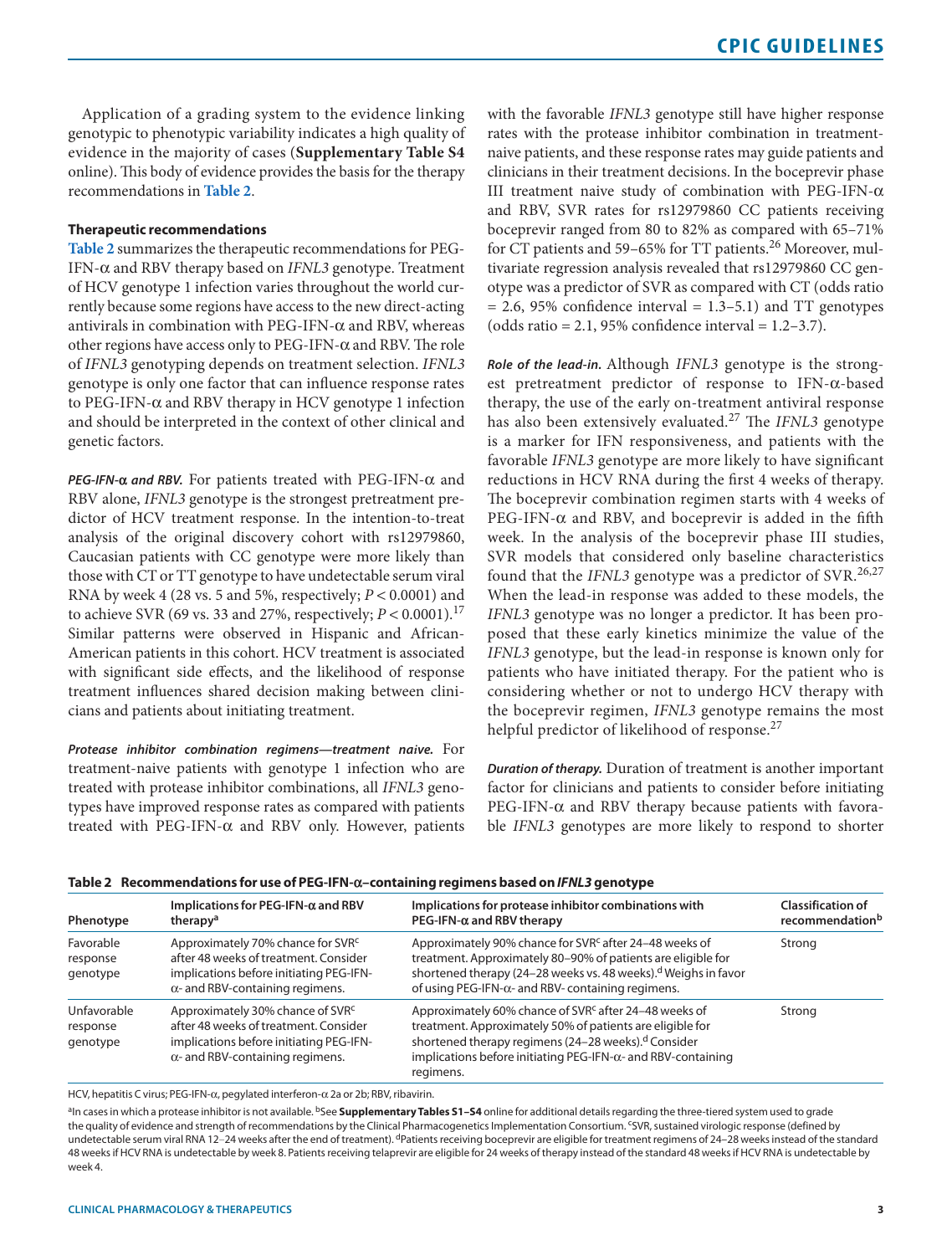treatment courses. Patients receiving boceprevir are eligible for 24- to 28-week regimens instead of the standard 48-week regimen if HCV RNA is undetectable by week 8.27 In the boceprevir phase III clinical trial for treatment-naive patients, rs12979860 CC patients were more likely to have undetectable HCV RNA at week 8 (89%) than CT (53%) or TT (42%) patients.<sup>26</sup> SVR rates ranged from 81 to 100% for all patients in whom HCV RNA was undetectable by week 8, regardless of *IFNL3* genotype. With telaprevir therapy, patients with undetectable HCV RNA by week 4 are eligible for a treatment regimen of only 24 weeks.27 Given the side-effect burden of PEG-IFN-α and RBV, the possibility of shorter treatment course may influence treatment choice for some patients.

*Past treatment.* In general, patients who have failed previous IFN-α-based therapies are enriched for the unfavorable *IFNL3* genotype; therefore, *IFNL3* genotype is less likely to influence clinical decisions. Analysis of phase III boceprevir trial results for patients who were treatment experienced found that *IFNL3* genotype did not predict SVR.<sup>26</sup> In patients with unclear records of their previous treatment or with questions about the quality of care received in a previous course of therapy, the *IFNL3* genotype can be considered a marker of IFN responsiveness that contributes to HCV treatment response.

*IFNL3 single-nucleotide polymorphism concordance.* Given that both rs12979860 and rs8099917 tests are available, clinicians may receive both pieces of data. The boceprevir phase III program conducted an analysis and found that combining rs12979860 and rs8099917 test results did not improve the strength of the association between the *IFNL3* genotype and SVR as compared with the results using rs12979860 genotype alone.26 This analysis also found instances of discordance between rs12979860 and rs8099917. Most rs12979860 CC patients had the favorable TT pattern at the rs8099917 locus. However, of the 426 patients with the favorable TT genotype at the rs8099917 locus, only 208 (48.8%) also had the favorable CC genotype at the rs12979860 locus. This analysis of the boceprevir program reported that both rs12979860 and rs8099917 predict SVR, but rs12979860 is more reliable in this group of patients.

## **Other considerations**

The original discovery of *IFNL3* genotype came from the analysis of treatment-naive patients with HCV genotype 1 treated with PEG-IFN- $\alpha$  and RBV, and subsequent studies have evaluated *IFNL3* genotype in other HCV patient groups.

*Acute infection.* With initial exposure to HCV, some patients are able to spontaneously clear the infection. Moreover, multiple well characterized cohort studies demonstrated that patients with the favorable *IFNL3* CC genotype are more likely to spontaneously clear the acute infection.<sup>7,28-31</sup> In the original analysis, the effect of rs12979860 variation was evaluated in six wellcharacterized cohorts of patients with acute HCV infection.<sup>28</sup>

Patients with the favorable *IFNL3* CC genotype were more likely to clear infection spontaneously than patients with the CT/TT genotypes (53 vs. 28%), and results were similar in patients of European and African ancestry. Thus, *IFNL3* genotype testing may be informative for the treatment considerations for the acutely infected patient.

*HCV genotypes 2 and 3.* Outcomes for the treatment of chronic HCV genotypes 2 and 3 have consistently been better than those for HCV genotypes 1 and 4 with IFN-α-based regimens. SVR rates are higher for HCV genotypes 2 and 3 and can be achieved with a shorter therapy duration of 24 weeks.<sup>3,32</sup> Studies of patients with HCV genotypes 2 and 3 have not found that the *IFNL3* genotype is a predictor of response. The report by Mangia *et al.* did find that among patients in whom HCV RNA was not undetectable by week 4, SVR was achieved more often in rs12979860 CC patients as compared with CT and TT patients (87 vs. 67 and 29%, respectively;  $P = 0.0002$ ).<sup>33</sup>

*HIV/HCV coinfection.* For patients with HIV/HCV coinfection, *IFNL3* genotype has been associated with spontaneous clearance and improved response to treatment with IFN-α-based regimens.7,33 Rallon *et al.* evaluated a cohort of 164 treated HIV/HCV–coinfected patients, and 74% of patients with rs12979860 CC genotype achieved SVR as compared with 38% of patients with CT or TT genotypes ( $P \le 0.0001$ ).

#### **Incidental findings**

The *IFNL3* rs12979860 polymorphism has also been linked to HCV-induced hepatocellular carcinoma and graft fibrosis, 34 allergic disease in children,<sup>35</sup> liver fibrosis,<sup>36</sup> viral cirrhosis due to HCV,<sup>37</sup> and greater likelihood of HCV persistence, particularly in HCV genotypes 1 and 4.<sup>38</sup> The favorable rs12979860 CC genotype is associated with lower frequency of hepatic steatosis in patients with chronic HCV.<sup>39</sup> Carriers of the T allele of this variant have also been found to have increased susceptibility to chronic hepatitis B virus (HBV) infection and hepatocellular carcinoma as compared with noncarriers.<sup>40</sup>

#### **POTENTIAL BENEFITS AND RISKS FOR THE PATIENT**

Patients considering HCV therapy are confronted with medications with significant side effects and varying response rates. As a result, patients and clinicians must weigh the risks and benefits of treatment. Previous models of baseline characteristics had limited ability to accurately predict outcomes, and the best models incorporated early viral kinetics that required the patient to initiate treatment. At present, *IFNL3* genotype is the strongest baseline predictor of treatment response in patients receiving HCV therapy with PEG-IFN- $\alpha$  and RBV. With protease inhibitor regimens, *IFNL3* genotype predicts response and also predicts eligibility for the shorter durations of therapy. No clear risks have been determined with *IFNL3* genotype testing. Although not studied formally, knowledge of a reduced likelihood of response may result in fewer patients receiving HCV therapy that might have been effective.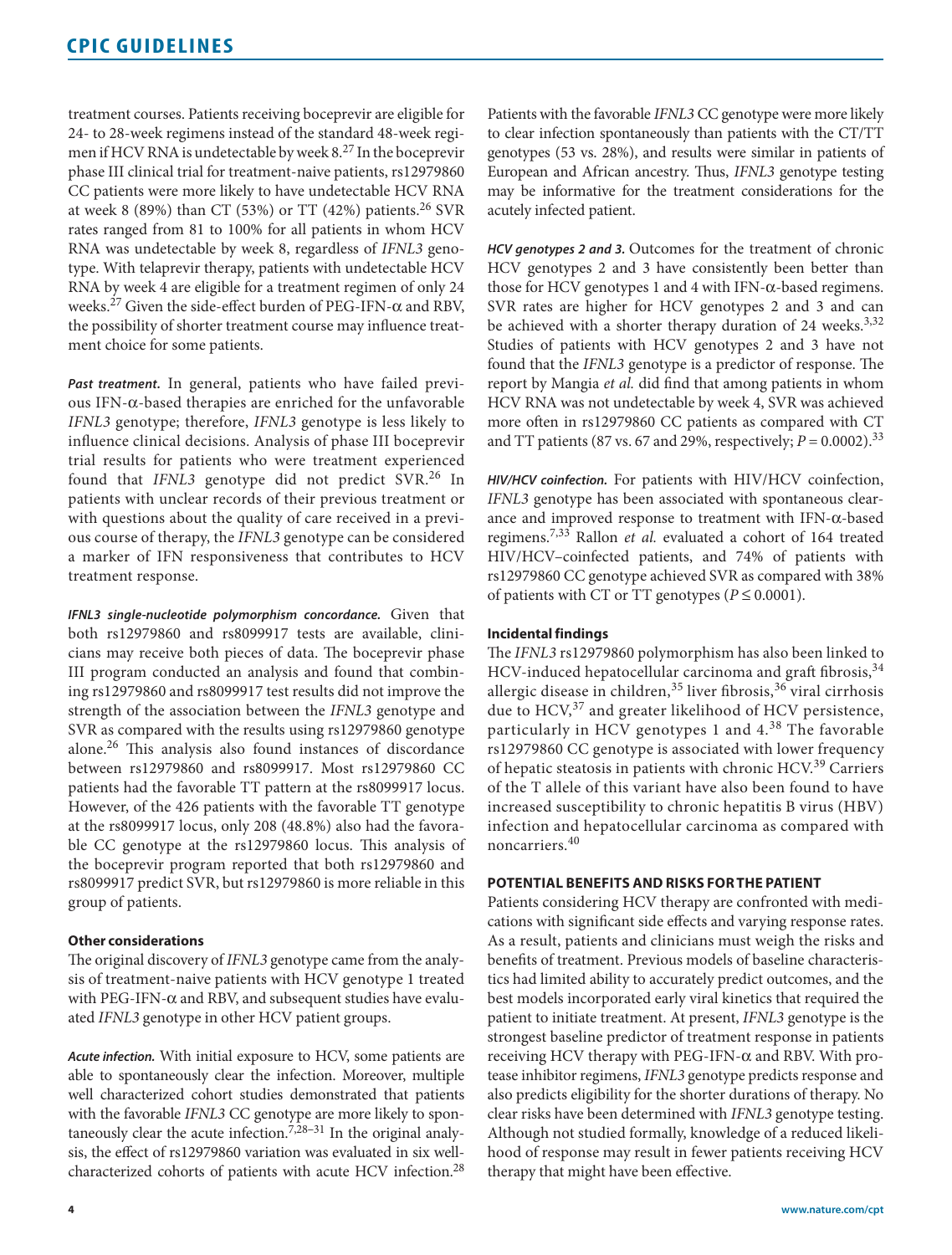## **CAVEATS: APPROPRIATE USE AND/OR POTENTIAL MISUSE OF GENETIC TESTS**

*IFNL3* genotype is a strong predictor of treatment response for patients receiving treatment for chronic HCV infection. However, genotyping alone does not provide the basis for the decision to treat or not to treat HCV infection. Patients with all *IFNL3* genotypes can respond to HCV therapy, and the differences in outcome are reduced with the addition of protease inhibitors. *IFNL3* genotype is one of several factors to be considered when estimating the likelihood of treatment response. In addition, the side-effect profile of HCV regimens should be considered independently from the likelihood of response according to *IFNL3* genotype.

**SUPPLEMENTARY MATERIAL** is linked to the online version of the paper at <http://www.nature.com/cpt>

#### **ACKNOWLEDGMENTS**

We acknowledge the critical input of members of the Clinical Pharmacogenetics Implementation Consortium of the Pharmacogenomics Research Network, funded by the National Institutes of Health (NIH), particularly Mary V Relling (St Jude Children's Research Hospital). This work was funded by NIH grants GM61374 and U01 GM092666.

The Clinical Pharmacogenetics Implementation Consortium guidelines reflect expert consensus based on clinical evidence and peer-reviewed literature available at the time they are written and are intended only to assist clinicians in decision making and to identify questions for further research. New evidence may have emerged since the time a guideline was submitted for publication. Guidelines are limited in scope and are not applicable to interventions or diseases not specifically identified. Guidelines do not account for all individual variations among patients and cannot be considered inclusive of all proper methods of care or exclusive of other treatments. It remains the responsibility of the health-care provider to determine the best course of treatment for a patient. Adherence to any guideline is voluntary, with the ultimate determination regarding its application to be made solely by the clinician and the patient. The Clinical Pharmacogenetics Implementation Consortium assumes no responsibility for any injury to persons or damage to persons or property arising out of or related to any use of the guidelines of the Clinical Pharmacogenetics Implementation Consortium or for any errors or omissions.

#### **CONFLICT OF INTEREST**

A.J.M. reports research grants from Abbott, Achillion, BMS, GSK, Merck, Roche, and Vertex, in addition to consulting fees from Achillion, BMS, GSK, Merck, and Vertex. D.R.N. reports research grants from Abbott, BI, BMS, Genentech, Gilead, Merck, and Vertex. The other authors declared no conflict of interest.

© 2013 American Society for Clinical Pharmacology and Therapeutics

- 1. Kronenberger, B. & Zeuzem, S. Current and future treatment options for HCV. *Ann. Hepatol*. **8**, 103–112 (2009).
- 2. van der Meer, A.J. *et al*. Association between sustained virological response and all-cause mortality among patients with chronic hepatitis C and advanced hepatic fibrosis. *JAMA* **308**, 2584–2593 (2012).
- 3. Ghany, M.G., Strader, D.B., Thomas, D.L. & Seeff, L.B.; American Association for the Study of Liver Diseases. Diagnosis, management, and treatment of hepatitis C: an update. *Hepatology* **49**, 1335–1374 (2009).
- 4. Conjeevaram, H.S. *et al*.; Virahep-C Study Group. Peginterferon and ribavirin treatment in African American and Caucasian American patients with hepatitis C genotype 1. *Gastroenterology* **131**, 470–477 (2006).
- 5. Muir, A.J., Bornstein, J.D. & Killenberg, P.G.; Atlantic Coast Hepatitis Treatment Group. Peginterferon alfa-2b and ribavirin for the treatment of chronic hepatitis C in blacks and non-Hispanic whites. *N. Engl. J. Med*. **350**, 2265–2271 (2004).
- 6. Kotenko, S.V. IFN-λs. *Curr. Opin. Immunol*. **23**, 583–590 (2011).
- 7. Rauch, A. *et al*.; Swiss Hepatitis C Cohort Study; Swiss HIV Cohort Study. Genetic variation in IL28B is associated with chronic hepatitis C and treatment failure: a genome-wide association study. *Gastroenterology* **138**, 1338–45, 1345.e1 (2010).
- 8. Suppiah, V. *et al*. IL28B is associated with response to chronic hepatitis C interferon-alpha and ribavirin therapy. *Nat. Genet*. **41**, 1100–1104 (2009).
- 9. Tanaka, Y. *et al*. Genome-wide association of IL28B with response to pegylated interferon-alpha and ribavirin therapy for chronic hepatitis C. *Nat. Genet*. **41**, 1105–1109 (2009).
- 10. Ge, D. *et al*. Genetic variation in IL28B predicts hepatitis C treatment-induced viral clearance. *Nature* **461**, 399–401 (2009).
- 11. Montes-Cano, M.A. *et al*. Interleukin-28B genetic variants and hepatitis virus infection by different viral genotypes. *Hepatology* **52**, 33–37 (2010).
- 12. Abe, H. *et al*. Common variation of IL28 affects gamma-GTP levels and inflammation of the liver in chronically infected hepatitis C virus patients. *J. Hepatol*. **53**, 439–443 (2010).
- 13. McCarthy, J.J. *et al*. Replicated association between an IL28B gene variant and a sustained response to pegylated interferon and ribavirin. *Gastroenterology* **138**, 2307–2314 (2010).
- 14. Ito, K. *et al*. The rs8099917 polymorphism, when determined by a suitable genotyping method, is a better predictor for response to pegylated alpha interferon/ribavirin therapy in Japanese patients than other single nucleotide polymorphisms associated with interleukin-28B. *J. Clin. Microbiol*. **49**, 1853–1860 (2011).
- 15. Satapathy, S.K., Lingisetty, C.S., Proper, S., Chaudhari, S. & Williams, S. Equally poor outcomes to pegylated interferon-based therapy in African Americans and Hispanics with chronic hepatitis C infection. *J. Clin. Gastroenterol*. **44**, 140–145 (2010).
- 16. Kobayashi, M. *et al*. Association of two polymorphisms of the IL28B gene with viral factors and treatment response in 1,518 patients infected with hepatitis C virus. *J. Gastroenterol*. **47**, 596–605 (2012).
- 17. Thompson, A.J. *et al*. Interleukin-28B polymorphism improves viral kinetics and is the strongest pretreatment predictor of sustained virologic response in genotype 1 hepatitis C virus. *Gastroenterology* **139**, 120–9.e18 (2010).
- 18. Dill, M.T. *et al*. Interferon-induced gene expression is a stronger predictor of treatment response than IL28B genotype in patients with hepatitis C. *Gastroenterology* **140**, 1021–1031 (2011).
- 19. Urban, T.J. *et al*. IL28B genotype is associated with differential expression of intrahepatic interferon-stimulated genes in patients with chronic hepatitis C. *Hepatology* **52**, 1888–1896 (2010).
- 20. Honda, M. *et al*.; Hokuriku Liver Study Group. Hepatic ISG expression is associated with genetic variation in interleukin 28B and the outcome of IFN therapy for chronic hepatitis C. *Gastroenterology* **139**, 499–509 (2010).
- 21. Naggie, S. *et al*. Dysregulation of innate immunity in hepatitis C virus genotype 1 IL28B-unfavorable genotype patients: impaired viral kinetics and therapeutic response. *Hepatology* **56**, 444–454 (2012).
- 22. Howell, C.D. *et al*. Single nucleotide polymorphism upstream of interleukin 28B associated with phase 1 and phase 2 of early viral kinetics in patients infected with HCV genotype 1. *J. Hepatol*. **56**, 557–563 (2012).
- 23. Lindh, M. *et al*. Interleukin 28B gene variation at rs12979860 determines early viral kinetics during treatment in patients carrying genotypes 2 or 3 of hepatitis C virus. *J. Infect. Dis*. **203**, 1748–1752 (2011).
- 24. Bochud, P.Y. *et al*. IL28B polymorphisms predict reduction of HCV RNA from the first day of therapy in chronic hepatitis C. *J. Hepatol*. **55**, 980–988 (2011).
- 25. Chu, T.W. *et al*. Effect of IL28B genotype on early viral kinetics during interferon-free treatment of patients with chronic hepatitis C. *Gastroenterology* **142**, 790–795 (2012).
- 26. Poordad, F. *et al*.; SPRINT-2 and RESPOND-2 Investigators. Factors that predict response of patients with hepatitis C virus infection to boceprevir. *Gastroenterology* **143**, 608–18.e1 (2012).
- 27. Muir, A.J. IL28B in the era of direct-acting antivirals for hepatitis C. *J. Clin. Gastroenterol*. **47**, 222–227 (2013).
- 28. Thomas, D.L. *et al*. Genetic variation in IL28B and spontaneous clearance of hepatitis C virus. *Nature* **461**, 798–801 (2009).
- 29. Knapp, S. *et al*. A polymorphism in IL28B distinguishes exposed, uninfected individuals from spontaneous resolvers of HCV infection. *Gastroenterology* **141**, 320–5, 325.e1 (2011).
- 30. Ruiz-Extremera, A. *et al*. Genetic variation in interleukin 28B with respect to vertical transmission of hepatitis C virus and spontaneous clearance in HCVinfected children. *Hepatology* **53**, 1830–1838 (2011).